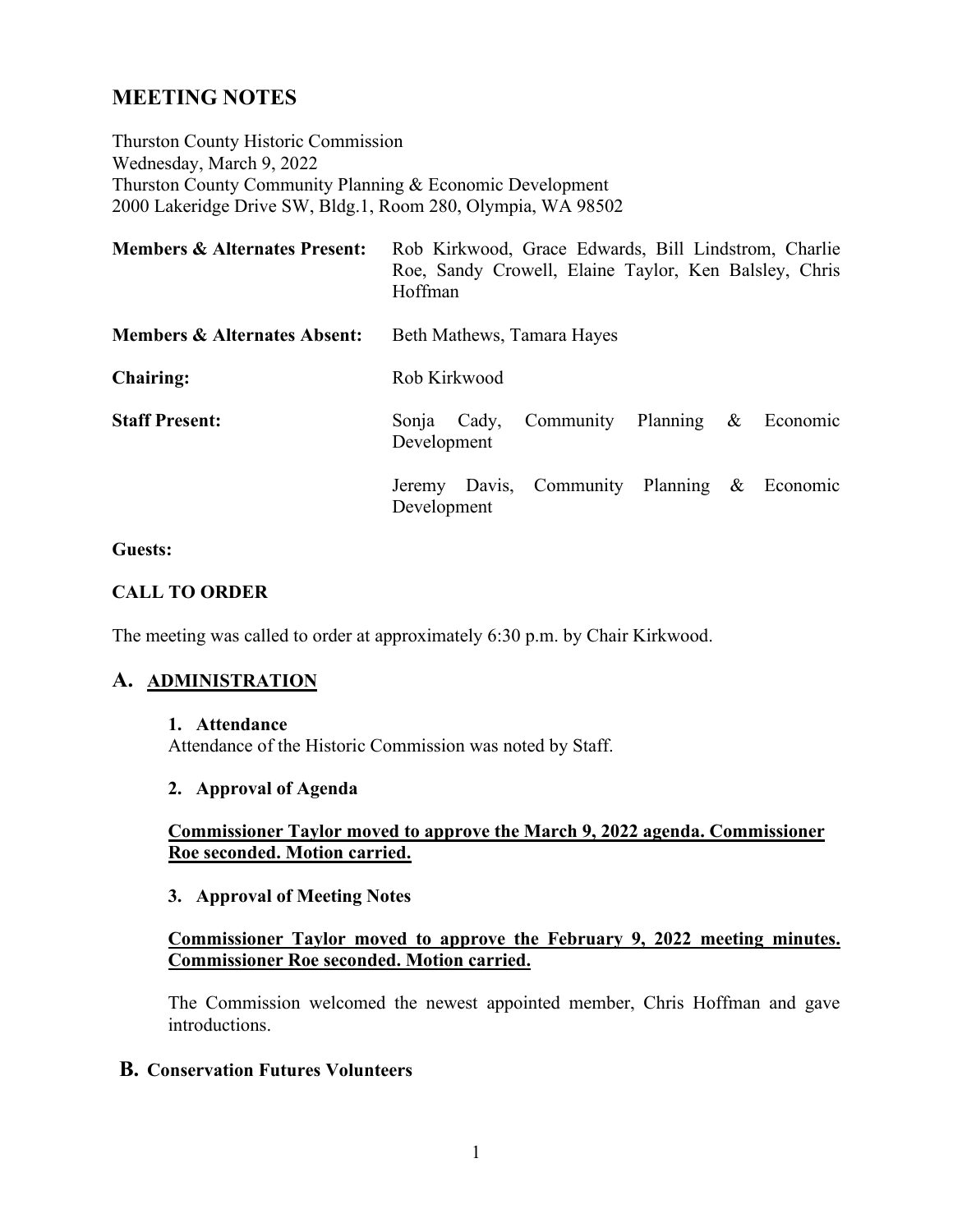Staff will request the schedule from Mr. Deffobis and coordinate with Commissioners Edwards, Kirkwood, and Hoffman as volunteers.

### **C. Heritage Day**

Commissioner Crowell would like to set up a Zoom meeting with the Heritage Day subcommittee prior to the April meeting. The hope is to have an in person event in September or early October and Commissioner Crowell would like to have a guest speaker from a local tribe.

### **D. Budget Update**

Commissioner Kirkwood and staff presented the Heritage Grant Program recommendations, Historic Commission Budget, and RAC project to the Board of County Commissioners on March  $9<sup>th</sup>$ . The Board will be making a decision on March 15<sup>th</sup>. The Board was very encouraging of the recommended projects. Commissioner Kirkwood reiterated the fact that this is a small volunteer committee with a very large budget, he encouraged the group to continue their efforts.

The proposed budget is: RAC Project- \$32,000 Annual Heritage Day- \$2,000 County Fair & Birthday Celebration-\$500 Bronze Plaque- \$1,000 Other Projects- \$1,500

Commissioner Crowell requested to use the some of the funds for an in person book launch later in the year, the group was agreeable.

### **E. Subcommittee Update**

Commissioner Edwards would like to have each subcommittee assign a subcommittee chair. Staff will provide a list of current subcommittees and members. Discussions could begin about the responsibilities for the chair of each subcommittee and they would report back to the entire group at monthly meetings. She requested making this an agenda item for the April meeting to discuss each subcommittee and appoint a chair to each.

### **F. RAC Interpretive Panels Update**

Commissioner Lindstrom has been sending updates to the subcommittee. He suggested that Commissioner Balsley work with the City to review the list of photos they provided from the City of Lacey Museum because he will be out of town. Commissioner Crowell has reached out to the tribes and Commissioner Hoffman volunteered to join the subcommittee.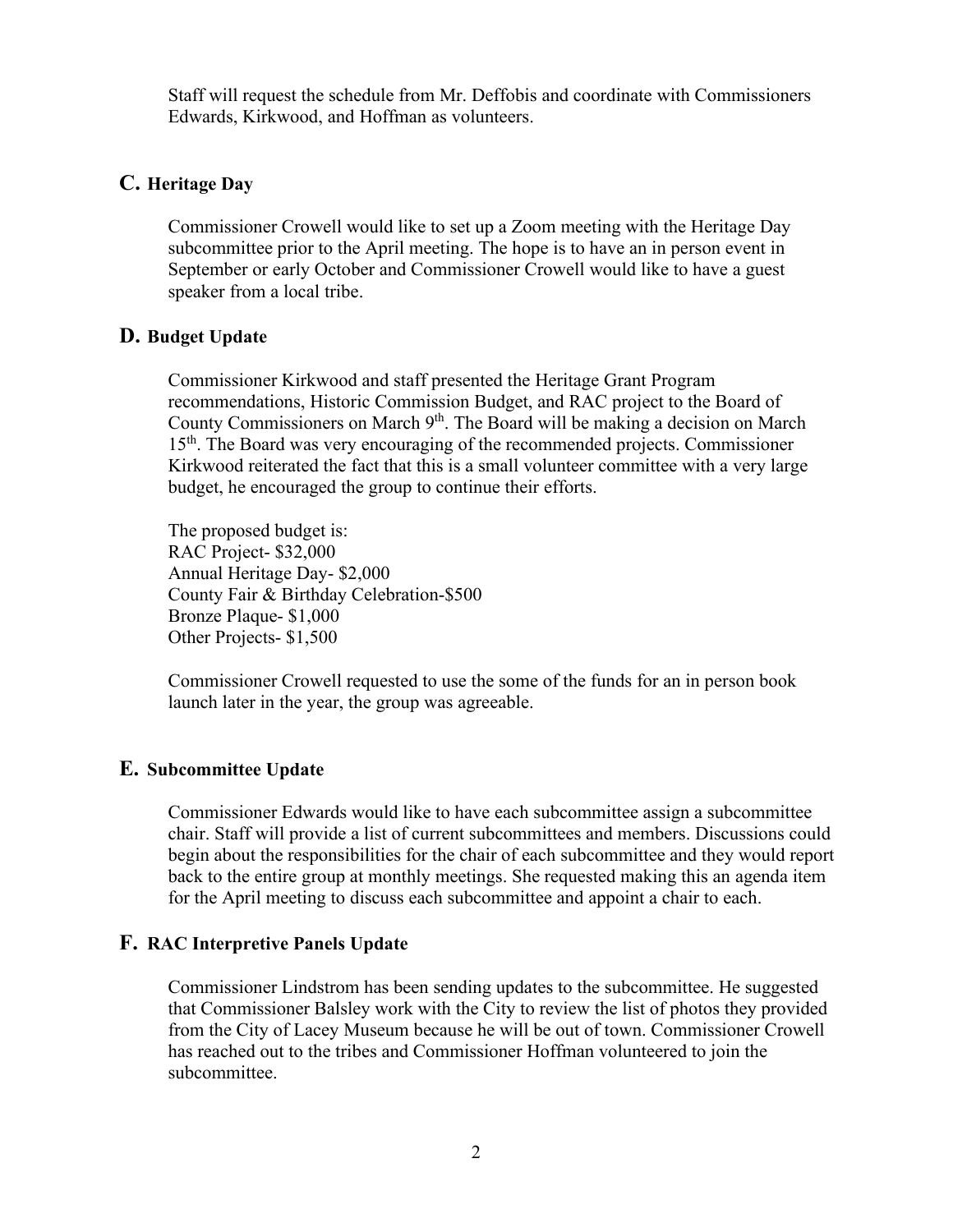# **G. Rules of Procedure Edits**

Staff will resend the revisions made by Commissioner Roe.

### **Commissioner Taylor moved to table the item. Commissioner Crowell seconded. Motion Carried.**

### **H. Joint Washington Trust for Historic Preservation Membership**

Staff met with the budget office and have been approved to join the Washington Trust for Historic Preservation. Staff will purchase the membership.

### **I. Place Name Guide Changes**

Commissioner Kirkwood added this item to the agenda because he was contacted by Jennifer Lee about changing the name of Thurston County and by Shanna Stevenson previously about the name change of Squaw Point. He added this item to the agenda because name changes are happening more frequently in the state and the Historic Commission may play a role and need to take a stance on proposed name changes within the County's jurisdiction.

Commissioner Crowell asked the Commission whether they would be in favor of her representing the Thurston County Historic Commission in support of the name change of Priest Point Park. Discussions continued. Mr. Davis clarified with the CPED Director that the Historic Commission would not be able to take an official position on a City of Olympia Legislative item without the Board of County Commissioners approval. All members are welcome to provide comments as private citizens. Commissioner Crowell withdrew her request for the Historic Commission to take an official stance on the matter and will attend as a private citizen.

## **J. Plaques**

Commissioner Kirkwood provided a sketch of the bronze plaque as a part of the meeting packet. He also forwarded it to the Yelm Cemetery requesting them to provide the text they would like to have engraved on the plaque. He also requested that staff draft a letter to property owners who have recently placed their properties on the Historic Register to ask if they have interest in purchasing plaques.

## **K. Staff updates**

• Mr. Davis asked the status of the CLG grant, Commissioner Taylor has received information but has not been able to access it due to computer issues.

### **L. Other Business**

- The Commissioners thanked Commissioner Hoffman for volunteering on the HC!
- Commissioner Edwards gave a shout out to Commissioner Kirkwood for his wonderful speech at the Howard Point Marker unveiling.